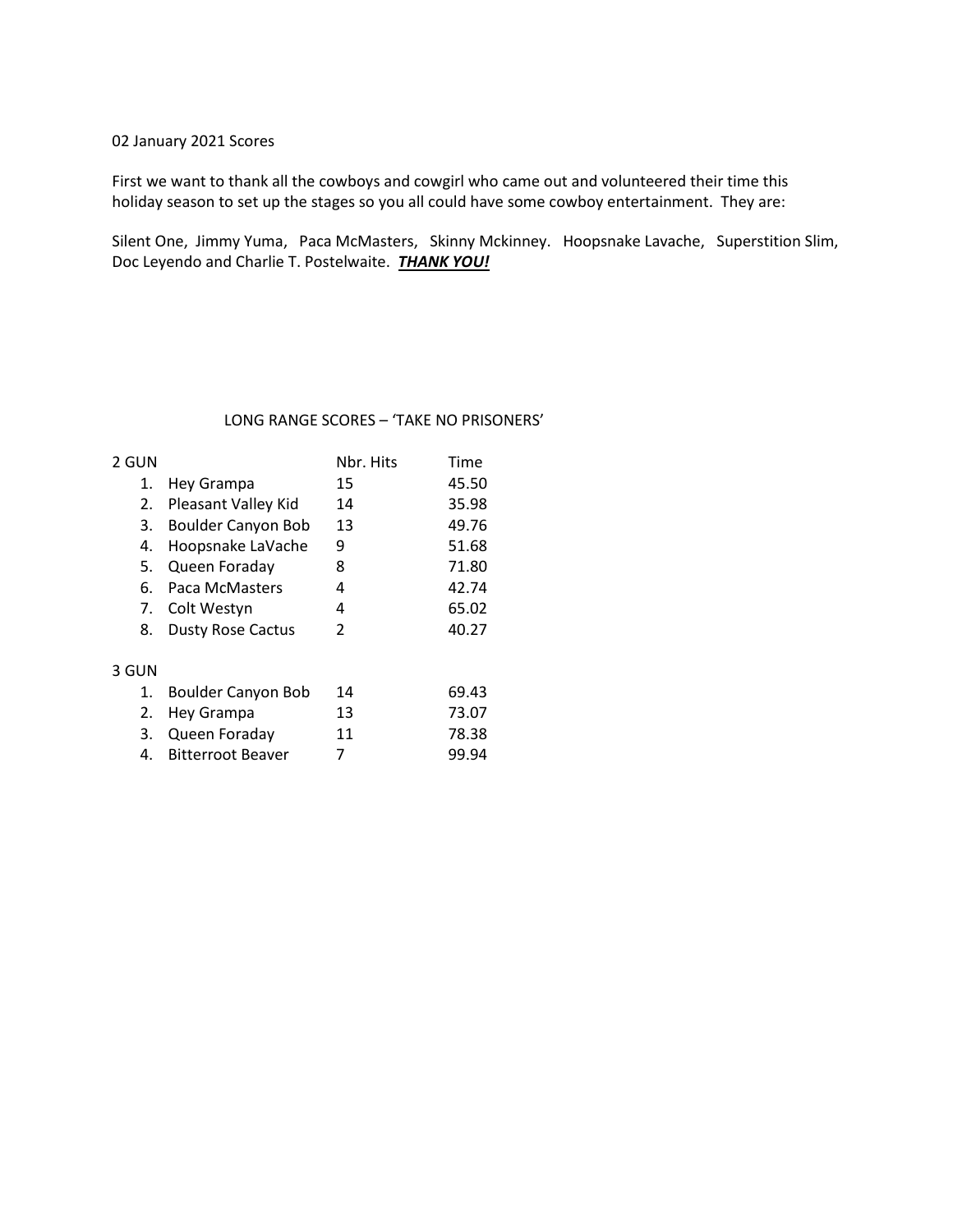# Rio Cowboy January 2021 final - Main Match 1/2/2021 Clean Shooters (no misses / no procedurals)

| <b>SASS Num</b> | <b>Alias</b>                 | <b>Final Time</b> |
|-----------------|------------------------------|-------------------|
| 12550           | Ambush Al                    | 256.68            |
| 61890           | <b>Medicine Creek Johnny</b> | 122.57            |
| 70118           | <b>Sassy Dancer</b>          | 127.83            |
| 60903           | Shot Z Lady                  | 176.16            |
| 54423           | Two Rig A Tony               | 155.31            |
| 32968           | <b>Yellowstone Vic</b>       | 145.53            |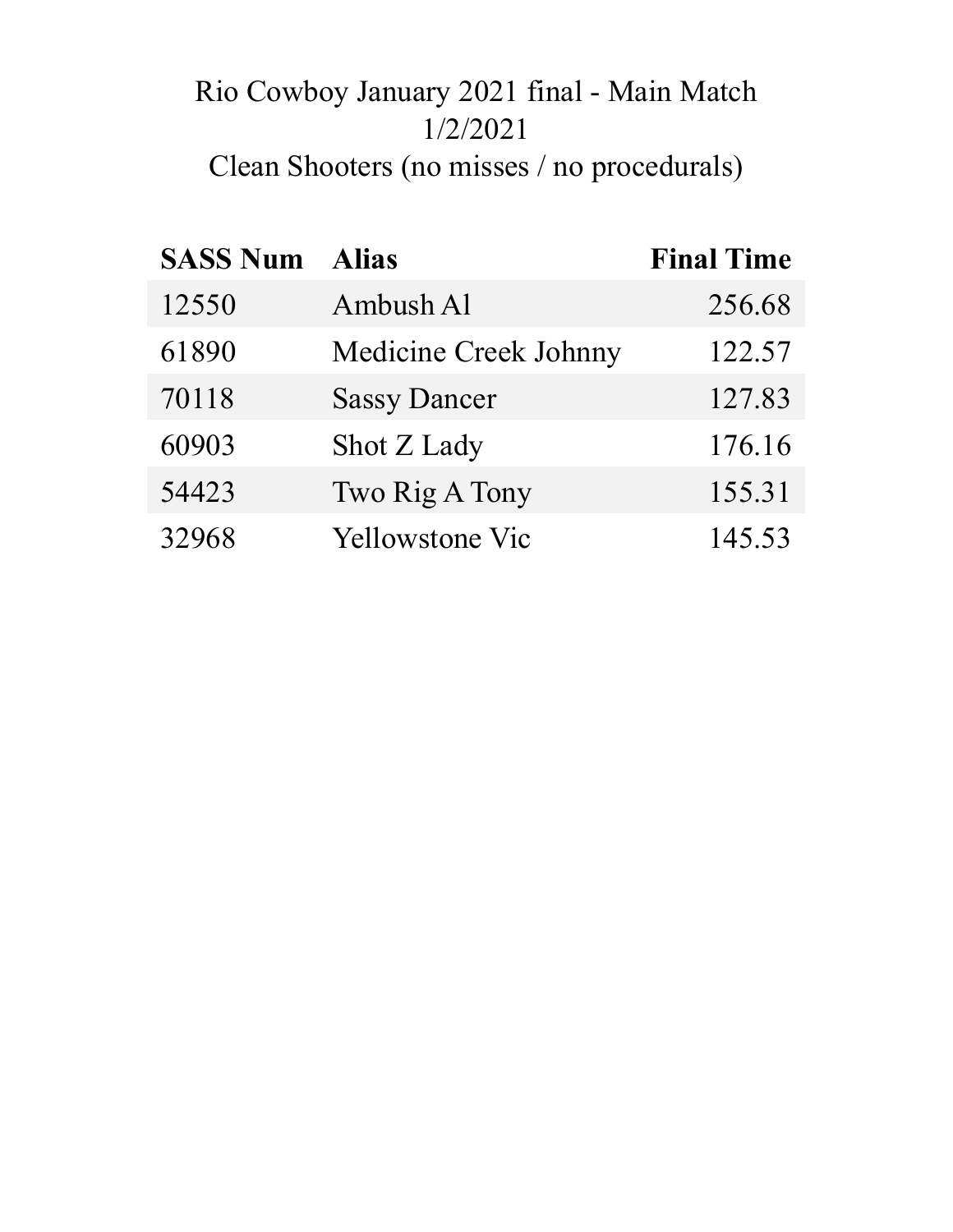#### Rio Cowboy January 2021 final - Main Match 1/2/2021 Detailed Match Results (by time)

| Match           |                           |                             | Final  |      |       |                 |                                        | Stage 1           |                                    |                 |       |                  |                                   | Stage 2                                 |                 |             |                 | Stage 3                           |                       |                |                                                                                    |                 | Stage 4                          |                             |                 |       |                 | Stage 5                          |                             |                         |                      |                |                 | Stage 6                                                                      |       |                 |
|-----------------|---------------------------|-----------------------------|--------|------|-------|-----------------|----------------------------------------|-------------------|------------------------------------|-----------------|-------|------------------|-----------------------------------|-----------------------------------------|-----------------|-------------|-----------------|-----------------------------------|-----------------------|----------------|------------------------------------------------------------------------------------|-----------------|----------------------------------|-----------------------------|-----------------|-------|-----------------|----------------------------------|-----------------------------|-------------------------|----------------------|----------------|-----------------|------------------------------------------------------------------------------|-------|-----------------|
| Finish          | Alias                     | Category                    | Time   | Rank | Raw   |                 | M   P   B   Fin                        |                   |                                    | Rank            | Raw   | $\mathbf{M}$     |                                   | $P \mid B \mid Fin$                     | Rank            | Raw         |                 | M   P   B   Fin                   |                       | Rank           | Raw                                                                                | M   P           |                                  | $B$ Fin                     | Rank            | Raw   |                 | M   P   B   Fin                  |                             | Rank                    | Raw                  | M              |                 | $ P B $ Fin                                                                  |       | Rank            |
|                 | Reverend Ledslinga        | SH                          | 115.29 | 11   | 18.17 | $\vert 0 \vert$ | $0 \mid 0$                             |                   | 18.17                              | 1               | 17.13 | $\mathbf{0}$     | $\mathbf{0}$<br>$\mathbf{0}$      | 17.13                                   |                 | 17.17       | $\overline{1}$  | 0 <sup>0</sup>                    | 22.17                 | 3              | 18.25                                                                              | $\vert 0 \vert$ | $\Omega$<br>$\Omega$             | 18.25                       |                 | 19.14 | $\vert 0 \vert$ | 0 <sup>1</sup><br>$\overline{0}$ | 19.14                       | -1                      | 22.43                | $\Omega$       | $\overline{0}$  | $\overline{2}$                                                               | 20.43 | $\overline{4}$  |
| 2 <sub>1</sub>  | Medicine Creek Johnny     | M9                          | 122.57 | 17   | 21.23 | $\vert 0 \vert$ | 0 <sup>10</sup>                        |                   | 21.23                              | $\overline{3}$  | 18.91 | $\overline{0}$   | $\mathbf{0}$<br>$\bf{0}$          | 18.91                                   | 2               | 19.66       | $\vert 0 \vert$ | $0 \mid 0$                        | 19.66                 | -1             | 21.33                                                                              | $\overline{0}$  | $\overline{0}$<br>$\Omega$       | 21.33                       | 2               | 20.34 | $\overline{0}$  | 0 <sup>10</sup>                  | 20.34                       | $\overline{\mathbf{3}}$ | 24.10                | $\mathbf{0}$   | $\overline{0}$  | $\vert 3 \vert$                                                              | 21.10 | 6               |
| 3               | <b>Sassy Dancer</b>       | LH                          | 127.83 | 22   | 19.53 | $\vert 0 \vert$ |                                        |                   | 19.53                              | 2               | 25.18 | $\overline{0}$   | $\mathbf{0}$<br>$\mathbf{0}$      | 25.18                                   | 8               | 24.93       | $\vert 0 \vert$ | $0 \mid 0$                        | 24.93                 | 6              | 21.87                                                                              | $\vert 0 \vert$ | $\overline{0}$<br>$\overline{0}$ | 21.87                       | 3               | 20.02 | $\overline{0}$  | 0 <sup>0</sup>                   | 20.02                       | 2                       | 21.30                | $\overline{0}$ | $\overline{0}$  | 5                                                                            | 16.30 | $\mathbf{1}$    |
| 4               | Knot Hardly Dunn          | CAB                         | 141.79 | 41   | 26.36 | $\overline{1}$  | $\vert 0 \vert$                        | $\vert 0 \rangle$ | 31.36                              | 17              | 22.04 | $\mathbf{0}$     | $\mathbf{0}$<br>$\bf{0}$          | 22.04                                   | 3               | 26.01       | $\vert 0 \vert$ | $0 \mid 0$                        | 26.01                 | 10             | 23.48                                                                              | $\overline{0}$  | $\mathbf{0}$<br>$\Omega$         | 23.48                       | 5               | 20.69 | $\overline{0}$  | 0 <sup>10</sup>                  | 20.69                       | $\overline{4}$          | 23.21                | $\overline{0}$ | $\overline{0}$  | 5                                                                            | 18.21 | $\overline{2}$  |
|                 | 5   Pleasant Valley Kid   | SH                          | 143.66 | 38   | 23.14 | 1               | $\begin{array}{c c} 0 & 0 \end{array}$ |                   | 28.14                              | 10              | 22.24 | $\overline{0}$   | $\mathbf{0}$<br>$\mathbf{0}$      | 22.24                                   | $\overline{4}$  | 23.02       | $\overline{0}$  | 0 <sup>0</sup>                    | 23.02                 | $\overline{4}$ | 22.69                                                                              |                 | $\overline{0}$<br>$\overline{0}$ | 27.69                       | 8               | 21.50 | $\overline{0}$  | 0 <sup>0</sup>                   | 21.50                       | 7                       | 26.07                | $\overline{0}$ | $\overline{0}$  | 5                                                                            | 21.07 | 5               |
|                 | 6   Yellowstone Vic       | MD                          | 145.53 | 43   | 22.78 | $\bf{0}$        | $\bf{0}$                               | $\vert 0 \rangle$ | 22.78                              | 6               | 24.99 | $\mathbf{0}$     | $\mathbf{0}$<br>$\bf{0}$          | 24.99                                   | $7\phantom{.0}$ | 25.76       | $\vert 0 \vert$ | $0 \mid 0$                        | 25.76                 | 8              | 25.82                                                                              | $\overline{0}$  | $\mathbf{0}$<br>$\Omega$         | 25.82                       | $7\phantom{.0}$ | 23.32 | $\overline{0}$  | 0 <sup>10</sup>                  | 23.32                       | 8                       | 25.86                | $\mathbf{0}$   | $\overline{0}$  | $\overline{3}$                                                               | 22.86 | $7\phantom{.0}$ |
|                 | 7   SGO Pops              | SV                          | 154.74 | 52   | 21.62 | $\vert 0 \vert$ |                                        |                   | 21.62                              | $\overline{4}$  | 23.45 | $\mathbf{0}$     | $\mathbf{0}$<br>$\overline{0}$    | 23.45                                   | 5               | 23.85       |                 | $\vert 0 \vert$                   | 38.85                 | 20             | 26.31                                                                              | -1              | $\overline{0}$<br>$\overline{0}$ | 31.31                       | 15              | 20.95 | $\vert 0 \vert$ | 0 <sup>0</sup>                   | 20.95                       | 5                       | 23.56                | $\overline{0}$ | $\vert 0 \vert$ | 5                                                                            | 18.56 | $\overline{3}$  |
|                 | 8 Two Rig A Tony          | CAB                         | 155.31 | 62   | 31.65 | $\bf{0}$        | $\vert 0 \vert$                        | $\overline{0}$    | 31.65                              | 18              | 26.44 | $\mathbf{0}$     | $\mathbf{0}$<br>$\bf{0}$          | 26.44                                   | 11              | 21.71       | $\vert 0 \vert$ | $0 \mid 0$                        | 21.71                 | 2              | 23.35                                                                              | $\vert 0 \vert$ | $\mathbf{0}$<br>$\mathbf{0}$     | 23.35                       | 4               | 23.42 | $\overline{0}$  | 0 <sup>10</sup>                  | 23.42                       | 9                       | 29.74                | $\mathbf{0}$   | $\overline{0}$  | $\overline{1}$                                                               | 28.74 | 18              |
|                 | 9   Colt Laredo           | MD                          | 158.05 | 64   | 22.99 | $\mathbf{0}$    | 0 <sup>10</sup>                        |                   | 22.99                              | $7\phantom{.0}$ | 25.61 | $\mathbf{0}$     | $\mathbf{0}$<br>$\overline{0}$    | 25.61                                   | 9               | 25.90       | $\vert 0 \vert$ | $0 \mid 0$                        | 25.90                 | 9              | 26.10                                                                              |                 | $\overline{0}$<br>$\overline{0}$ | 31.10                       | 14              | 24.90 | $\overline{0}$  | 0 <sup>0</sup>                   | 24.90                       | 10                      | 28.55                | $\overline{0}$ | $\overline{0}$  | $\overline{1}$                                                               | 27.55 | 15              |
| 10 <sup>1</sup> | <b>Black Jack Flagg</b>   | CAB                         | 164.61 | 69   | 23.09 | $\overline{2}$  | $\mid 0 \rangle$                       | 0                 | 33.09                              | 19              | 24.78 | $\overline{0}$   | $\bf{0}$<br>$\mathbf{1}$          | 34.78                                   | 18              | 27.18       | $\vert 0 \vert$ | $0 \mid 0$                        | 27.18                 | 12             | 25.41                                                                              | $\overline{0}$  | $\mathbf{0}$<br>$\Omega$         | 25.41                       | 6               | 20.95 | $\overline{0}$  | 0 <sup>10</sup>                  | 20.95                       | 5                       | 27.20                | $\mathbf{0}$   | $\overline{0}$  | $\overline{4}$                                                               | 23.20 | 9               |
|                 | 11   Etta Mae             | LH                          | 166.15 | 68   | 29.43 | $\mathbf{0}$    |                                        |                   | 29.43                              | 12              | 24.82 | $\overline{0}$   | $\mathbf{0}$<br>$\mathbf{0}$      | 24.82                                   | 6               | 23.75       | $\vert 0 \vert$ | $0 \mid 0$                        | 23.75                 | 5              | 30.05                                                                              | $\vert 0 \vert$ | $\mathbf{0}$                     | 40.05                       | 25              | 25.18 | $\overline{0}$  | 0 <sup>0</sup>                   | 25.18                       | 12                      | 26.92                | $\overline{0}$ | $\overline{0}$  | $\overline{4}$                                                               | 22.92 | 8               |
| 12 <sup>1</sup> | Shot Z Lady               | LCAB                        | 176.16 | 85   | 28.07 | $\bf{0}$        | $\bf{0}$                               | 0                 | 28.07                              | 9               | 28.20 | $\overline{0}$   | $\mathbf{0}$<br>$\bf{0}$          | 28.20                                   | 13              | 31.13       | $\vert 0 \vert$ | $0 \mid 0$                        | 31.13                 | 16             | 30.72                                                                              | $\overline{0}$  | $\mathbf{0}$<br>$\Omega$         | 30.72                       | 12              | 27.46 | $\overline{0}$  | 0 <sup>10</sup>                  | 27.46                       | 16                      | 35.58                | $\mathbf{0}$   | $\overline{0}$  | 5                                                                            | 30.58 | 19              |
|                 | 13   Silver Spurs Charlie | ES                          | 176.90 | 84   | 21.96 | $\mathbf{0}$    |                                        |                   | 21.96                              | 5               | 34.51 | $\sqrt{2}$       | $\mathbf{0}$<br>$\mathbf{0}$      | 44.51                                   | 28              | 20.19       |                 | $0 \mid 0$                        | 25.19                 | $\overline{7}$ | 30.52                                                                              |                 | $\overline{0}$<br>$\mathbf{0}$   | 35.52                       | 19              | 20.41 |                 | 0 <sup>0</sup>                   | 25.41                       | 13                      | 26.31                | $\overline{0}$ | $\vert 0 \vert$ | $\vert 2 \vert$                                                              | 24.31 | 12              |
| 14 <sup>1</sup> | Windy City Red            | <b>SD</b>                   | 177.69 | 92   | 28.66 | $\overline{1}$  | $\pm 0$ .                              | $\overline{0}$    | 33.66                              | 20              | 25.89 |                  | $\mathbf{0}$<br>$\bf{0}$          | 30.89                                   | 15              | 26.20       | $\vert 0 \vert$ | $0 \mid 0$                        | 26.20                 | 11             | 32.27                                                                              | $\vert 0 \vert$ | $\Omega$<br>$\mathbf{0}$         | 32.27                       | 16              | 26.33 | $\overline{0}$  | 0 <sup>10</sup>                  | 26.33                       | 14                      | 31.34                | $\mathbf{0}$   | $\overline{0}$  | $\overline{3}$                                                               | 28.34 | 16              |
|                 | 15   Hey Granpa           | GP                          | 179.27 | 91   | 29.28 | $\vert 0 \vert$ |                                        |                   | 29.28                              | 11              | 28.47 | $\mathbf{0}$     | $\mathbf{0}$<br>$\overline{0}$    | 28.47                                   | 14              | 26.10       |                 | $0 \mid 0$                        | 31.10                 | 15             | 35.25                                                                              |                 | $\mathbf{0}$<br>$\mathbf{0}$     | 40.25                       | 26              | 26.72 | $\vert 0 \vert$ | $0 \mid 0$                       | 26.72                       | 15                      | 28.45                | $\overline{0}$ | $\vert 0 \vert$ | 5                                                                            | 23.45 | 10              |
| 16 <sup>1</sup> | Claudia Feather           | LH                          | 180.14 | 93   | 34.96 | $\bf{0}$        | $\vert 0 \vert$                        | $\vert 0 \rangle$ | 34.96                              | 21              | 26.24 | $\overline{0}$   | $\mathbf{0}$<br>$\bf{0}$          | 26.24                                   | 10              | 25.83       |                 | $0 \mid 0$                        | 30.83                 | 14             | 30.93                                                                              | $\vert 0 \vert$ | $\mathbf{0}$<br>$\Omega$         | 30.93                       | 13              | 28.58 | $\overline{0}$  | 0 <sup>1</sup><br>$\bf{0}$       | 28.58                       | 18                      | 32.60                | $\mathbf{0}$   | $\overline{0}$  | $\overline{4}$                                                               | 28.60 | 17              |
| 17              | Marshall                  | CB                          | 187.21 | 99   | 26.85 | $\mathbf{0}$    |                                        |                   | 26.85                              | 8               | 31.19 | $\overline{0}$   | $\mathbf{0}$<br>$\mathbf{0}$      | 31.19                                   | 16              | 29.08       | $\vert 0 \vert$ | $0 \mid 0$                        | 29.08                 | 13             | 33.76                                                                              |                 | $\mathbf{0}$<br>$\Omega$         | 38.76                       | 23              | 29.97 | $\vert 0 \vert$ | 0 <sup>0</sup>                   | 29.97                       | 19                      | 33.36                | $\overline{0}$ | $\overline{0}$  | $\overline{2}$                                                               | 31.36 | 20              |
| 18              | Alberta Annie             | LS                          | 201.14 | 108  | 29.51 | $\vert 3 \vert$ | $\epsilon$ 0                           | $\Omega$          | 44.51                              | 28              | 26.85 | $\cdot$ 2        | $\mathbf{0}$<br>$\bf{0}$          | 36.85                                   | 20              | 40.85       | $\vert 0 \vert$ | 0 <sup>1</sup>                    | 40.85                 | 23             | 27.77                                                                              | $\vert 0 \vert$ | $\mathbf{0}$<br>$\Omega$         | 27.77                       | 9               | 27.68 | $\bf{0}$        | 0 <sup>10</sup>                  | 27.68                       | 17                      | 28.48                | $\mathbf{0}$   | $\overline{0}$  | 5                                                                            | 23.48 | 11              |
| 19              | Southwest Trapper         | CC                          | 205.15 | 112  | 38.30 | 1               | $\vert 0 \vert 0$                      |                   | 43.30                              | 25              | 29.13 | $\sqrt{2}$       | $\mathbf{0}$<br>$\mathbf{0}$      | 39.13                                   | 23              | 32.42       | $\vert 0 \vert$ | 0 <sup>0</sup>                    | 32.42                 | 17             | 29.62                                                                              | $\vert 0 \vert$ | $\mathbf{0}$<br>$\Omega$         | 29.62                       | 10              | 28.33 |                 | 0 <sup>0</sup>                   | 33.33                       | 23                      | 31.35                | $\overline{0}$ | $\overline{0}$  | $\overline{4}$                                                               | 27.35 | 14              |
| 20 <sup>1</sup> | Dahoney                   | SG                          | 209.77 | 106  | 31.72 | $\vert 3 \vert$ | $1 \mid 0$                             |                   | 56.72                              | 34              | 27.28 | $\mathbf{0}$     | $\mathbf{0}$<br>$\bf{0}$          | 27.28                                   | 12              | 28.43       | $\vert 3 \vert$ | 0 <sup>1</sup>                    | 43.43                 | 25             | 30.50                                                                              | $\bf{0}$        | $\mathbf{0}$<br>$\Omega$         | 30.50                       | 11              | 25.17 | $\vert 0 \vert$ | 0 <sup>10</sup>                  | 25.17                       | 11                      | 30.67                | $\mathbf{0}$   | $\overline{0}$  | $\overline{4}$                                                               | 26.67 | 13              |
| 21              | Katie Lawless             | LW                          | 225.63 | 136  | 31.01 | $\vert 0 \vert$ |                                        |                   | 31.01                              | 16              | 40.55 | $\sqrt{2}$       | $\mathbf{0}$<br>$\mathbf{0}$      | 50.55                                   | 31              | 36.52       | $\vert 0 \vert$ | 0 <sup>0</sup>                    | 36.52                 | 18             | 32.49                                                                              |                 | $\overline{0}$<br>$\overline{0}$ | 37.49                       | 21              | 29.96 |                 | 0 <sup>1</sup>                   | 34.96                       | 26                      | 38.10                | $\overline{0}$ | $\overline{0}$  | $\overline{\mathbf{3}}$                                                      | 35.10 | 24              |
| 22              | Colt Westyn               | M9                          | 229.00 | 138  | 40.83 | $\bf{0}$        | $\bf{0}$                               | 0                 | 40.83                              | 24              | 37.86 | $\overline{0}$   | $\mathbf{0}$<br>$\bf{0}$          | 37.86                                   | 21              | 40.79       | $\vert 0 \vert$ | $\overline{0}$<br>$\vert 0 \vert$ | 40.79                 | 22             | 37.33                                                                              | $\overline{0}$  | $\mathbf{0}$<br>$\mathbf{0}$     | 37.33                       | 20              | 34.00 | $\bf{0}$        | 0 <sup>10</sup>                  | 34.00                       | 24                      | 38.19                | 1              | $\overline{0}$  | 5                                                                            | 38.19 | 27              |
| 23              | Dakota Wild Kat           | LD                          | 230.01 | 141  | 39.89 | 1               | $\begin{array}{c c} 0 & 0 \end{array}$ |                   | 44.89                              | 29              | 27.46 |                  | $\mathbf{0}$<br>$\mathbf{0}$      | 32.46                                   | 17              | 31.60       |                 | $0 \mid 0$                        | 36.60                 | 19             | 29.59                                                                              |                 | $\overline{0}$<br>$\overline{0}$ | 34.59                       | 18              | 34.00 | $\overline{0}$  | 0 <sup>0</sup>                   | 34.00                       | 24                      | 49.47                | $\overline{0}$ | $\overline{0}$  | $\vert 2 \vert$                                                              | 47.47 | 34              |
| 24              | Sergeant John Mailer      | SD                          | 239.75 | 146  | 30.74 | $\vert 0 \vert$ | $\bf{0}$                               | $\overline{0}$    | 30.74                              | 15              | 33.09 | $\overline{c}$   | $\mathbf{0}$<br>$\bf{0}$          | 43.09                                   | 25              | 36.71       | $\vert 2 \vert$ | $0 \mid 0$                        | 46.71                 | 30             | 48.67                                                                              |                 | $\mathbf{0}$<br>$\Omega$         | 53.67                       | 33              | 30.60 | $\bf{0}$        | 0 <sup>1</sup>                   | 30.60                       | 20                      | 38.94                | $\mathbf{0}$   | $\overline{0}$  | $\overline{4}$                                                               | 34.94 | 23              |
|                 | 25   Boulder Canyon Bob   | CC                          | 241.18 | 147  | 39.08 | 1               | $\begin{array}{c c} 0 & 0 \end{array}$ |                   | 44.08                              | 27              | 38.81 | $\mathbf{0}$     | $\mathbf{0}$<br>$\mathbf{0}$      | 38.81                                   | 22              | 40.11       |                 | 0 <sup>0</sup>                    | 45.11                 | 27             | 34.12                                                                              | $\vert 0 \vert$ | $\overline{0}$<br>$\overline{0}$ | 34.12                       | 17              | 31.23 | $\overline{3}$  | 0 <sup>0</sup>                   | 46.23                       | 33                      | 36.83                | $\overline{0}$ | $\overline{0}$  | $\overline{4}$                                                               | 32.83 | 21              |
| 26              | Special K                 | GD                          | 249.89 | 157  | 38.65 | -1              | $\vert 0 \vert$                        | $\vert 0 \rangle$ | 43.65                              | 26              | 42.46 |                  | $\mathbf{0}$<br>$\bf{0}$          | 47.46                                   | 29              | 39.44       | $\vert 0 \vert$ | 0 <sup>10</sup>                   | 39.44                 | 21             | 43.56                                                                              |                 | $\Omega$<br>$\Omega$             | 48.56                       | 29              | 30.63 |                 | 0 <sup>1</sup>                   | 35.63                       | 27                      | 38.15                | $\mathbf{0}$   | $\overline{0}$  | $\overline{3}$                                                               | 35.15 | 25              |
|                 | $27$   Ambush Al          | SG                          | 256.68 | 168  | 39.80 | $\mathbf{0}$    |                                        |                   | 39.80                              | 23              | 43.12 | $\mathbf{0}$     | $\mathbf{0}$<br>$\mathbf{0}$      | 43.12                                   | 26              | 43.72       | $\vert 0 \vert$ | 0 <sup>0</sup>                    | 43.72                 | 26             | 41.79                                                                              | $\vert 0 \vert$ | $\overline{0}$<br>$\mathbf{0}$   | 41.79                       | 27              | 37.98 | $\overline{0}$  | 0 <sup>0</sup>                   | 37.98                       | 29                      | 51.27                | $\overline{0}$ | $\overline{0}$  | $\overline{1}$                                                               | 50.27 | 37              |
| 28              | Jimmy Yuma                | ES                          | 258.04 | 161  | 57.17 | $\vert 0 \vert$ | $\vert 0 \vert$                        | $\vert 0 \rangle$ | 57.17                              | 35              | 41.64 | $\mathbf{0}$     | $\mathbf{0}$<br>$\bf{0}$          | 41.64                                   | 24              | 40.99       | $\vert 0 \vert$ | 0 <sup>1</sup>                    | 40.99                 | 24             | 35.01                                                                              |                 | $\mathbf{0}$                     | 50.01                       | 30              | 32.45 | $\overline{0}$  | 0 <sup>1</sup><br>$\bf{0}$       | 32.45                       | 22                      | 38.78                | $\mathbf{0}$   | $\overline{0}$  | $\overline{3}$                                                               | 35.78 | 26              |
|                 | 29   One Eyed Tess        | LV                          | 261.19 | 159  | 30.31 | $\mathbf{0}$    |                                        |                   | 30.31                              | 14              | 49.78 |                  | $\mathbf{0}$<br>$\mathbf{0}$      | 54.78                                   | 34              | 48.98       | $\vert 4$       | 0 <sup>1</sup>                    | 68.98                 | 41             | 37.49                                                                              | $\vert 0 \vert$ | $\overline{0}$<br>$\mathbf{0}$   | 37.49                       | 21              | 31.11 | $\overline{0}$  | 0 <sup>0</sup>                   | 31.11                       | 21                      | 37.52                | $\mathbf{1}$   | $\overline{0}$  | $\overline{4}$                                                               | 38.52 | 28              |
|                 | 30   I B Missin           | ES                          | 267.58 | 173  | 29.55 | $\vert 0 \vert$ | $\bf{0}$                               | 0                 | 29.55                              | 13              | 34.93 | $\cdot$ 2        | $\mathbf{1}$<br>$\bf{0}$          | 54.93                                   | 35              | 46.29       | $\vert 0 \vert$ | 0 <sup>1</sup>                    | 46.29                 | 29             | 46.20                                                                              |                 | $\mathbf{0}$<br>$\Omega$         | 51.20                       | 32              | 37.04 | $\overline{0}$  | 0 <sup>1</sup><br>$\bf{0}$       | 37.04                       | 28                      | 49.57                | $\mathbf{0}$   | $\overline{0}$  | $\overline{1}$                                                               | 48.57 | 36              |
| 31              | Superstition Slim         | MD                          | 274.02 | 182  | 45.01 | $\mathbf{0}$    |                                        |                   | 45.01                              | 30              | 44.01 | $\mathbf{0}$     | $\mathbf{0}$<br>$\mathbf{0}$      | 44.01                                   | 27              | 45.53       |                 | 0 <sup>1</sup>                    | 50.53                 | 33             | 46.58                                                                              | $\vert 0 \vert$ | $\overline{0}$<br>$\Omega$       | 46.58                       | 28              | 41.48 |                 | 0 <sup>1</sup>                   | 46.48                       | 34                      | 45.41                | $\overline{0}$ | $\overline{0}$  | $\overline{4}$                                                               | 41.41 | 30              |
| 32              | Saddle Vamp               | LV                          | 280.89 | 180  | 37.00 | $\bf{0}$        | $\vert 0 \vert$                        | 0                 | 37.00                              | 22              | 44.90 |                  | $\bf{0}$<br>1                     | 59.90                                   | 38              | 46.75       | $\vert 3 \vert$ | $0 \mid 0$                        | 61.75                 | 38             | 39.31                                                                              | $\vert 0 \vert$ | $\mathbf{0}$<br>$\Omega$         | 39.31                       | 24              | 39.44 | $\overline{0}$  | $\mathbf{0}$                     | 49.44                       | 36                      | 38.49                | $\mathbf{0}$   | $\overline{0}$  | 5                                                                            | 33.49 | 22              |
|                 | 33 Hoopsnake LaVache      | GF                          | 292.52 | 186  | 41.88 | $\vert 2 \vert$ | $\begin{array}{c c} 0 & 0 \end{array}$ |                   | 51.88                              | 32              | 36.05 | $\mathbf{0}$     | $\mathbf{0}$<br>$\overline{0}$    | 36.05                                   | 19              | 41.60       | $\vert 3 \vert$ | $0 \mid 0$                        | 56.60                 | 34             | 46.66                                                                              |                 | $\Omega$                         | 61.66                       | 38              | 44.78 | $\overline{0}$  | 0 <sup>0</sup>                   | 44.78                       | 32                      | 45.55                | $\overline{0}$ | $\vert 0 \vert$ | $\overline{4}$                                                               | 41.55 | 31              |
| 34              | Silent One                | <b>JOW</b>                  | 312.23 | 203  | 47.28 | $\overline{1}$  | $\mathbf{0}$                           | $\Omega$          | 52.28                              | 33              | 44.26 | 3                | $\mathbf{0}$<br>$\bf{0}$          | 59.26                                   | 37              | 53.00       |                 | 0 <sup>1</sup>                    | 58.00                 | 35             | 45.14                                                                              | $\overline{2}$  | $\Omega$<br>$\Omega$             | 55.14                       | 34              | 42.76 |                 | $\Omega$<br>$\Omega$             | 47.76                       | 35                      | 44.79                | $\overline{0}$ | $\overline{0}$  | 5                                                                            | 39.79 | 29              |
|                 | 35   No Horse Charlie     | MD                          | 338.08 | 213  | 53.10 | $\vert$ 1       | 10                                     |                   | 68.10                              | 38              | 46.55 |                  | $\overline{0}$<br>$\vert 0 \vert$ | 51.55                                   | 32              | 56.29       |                 | $0 \mid 0$                        | 61.29                 | 37             | 50.65                                                                              | $\vert 0 \vert$ | 0 <sup>1</sup>                   | 50.65                       | 31              | 53.42 |                 | 0 <sup>0</sup>                   | 58.42                       | 40                      | 51.07                | $\overline{0}$ | $\vert 0 \vert$ | $\vert 3 \vert$                                                              | 48.07 | 35              |
|                 | 36 Cactus Wen             | MS                          | 345.58 | 213  |       |                 |                                        |                   | $61.75$   2   1   0   81.75        | 42              |       |                  |                                   | 38.95   0   1   0   48.95               | 30              |             |                 | 44.64 3 1 0 69.64                 |                       | 43             | $53.32$   1                                                                        |                 |                                  | 0 0 58.32                   | 35              |       |                 |                                  | $41.05$   0   0   0   41.05 | 30                      | 45.87                |                |                 | 0 0 0 45.87                                                                  |       | 33              |
|                 | 37   Paca McMasteers      | MS                          | 361.76 | 230  |       |                 |                                        |                   | $59.06$   2   0   0   69.06        | 39              |       |                  |                                   | $60.70 \mid 0 \mid 0 \mid 0 \mid 60.70$ | 39              |             |                 | $58.05$   2   0   0   68.05       |                       | 40             | $64.17$   0   0   0   64.17                                                        |                 |                                  |                             | 41              |       |                 |                                  | $57.33$ 0 0 0 57.33         | 39                      | 47.45                |                |                 | 0 05 42.45                                                                   |       | 32              |
|                 | 38   Marshal Chance Taker | MS                          | 366.10 | 215  |       |                 |                                        |                   | 45.89 $1 \mid 0 \mid 0 \mid 50.89$ | 31              |       |                  |                                   | $67.95$ 3 1 0 92.95                     | 42              | $40.78$   1 |                 | 0 0 45.78                         |                       | 28             | 48.32 $\begin{array}{ c c c c c c } \hline 2 & 0 & 0 & 58.32 \ \hline \end{array}$ |                 |                                  |                             | 35              | 51.96 | $\vert$ 1       |                                  | $1 \mid 0 \mid 66.96$       | 41                      | 51.20                |                |                 |                                                                              | 51.20 | 38              |
|                 | 39   Ima Daisy            | L9                          | 377.31 | 227  |       |                 |                                        |                   | 49.66 0 1 0 59.66                  | 37              |       |                  |                                   | $55.93$ 0 0 0 55.93                     | 36              |             |                 | $49.72$ 0 0 0 49.72               |                       | 32             | $62.88$   0   0   0   62.88                                                        |                 |                                  |                             | 40              |       |                 |                                  | $58.79$ 7 0 0 93.79         | 43                      | 60.33                |                |                 | $\begin{array}{ c c c c c c } \hline 0 & 0 & 5 & 55.33 \ \hline \end{array}$ |       | 39              |
|                 | 40   Sagebrush Burns      | CB                          | 387.99 | 221  |       |                 |                                        |                   | $55.16$   4   0   0   75.16        | 40              | 54.11 |                  |                                   | 0 0 0 54.11                             | 33              |             |                 | 48.43 0 0 0 48.43                 |                       | 31             | 48.92 2 0 0 58.92                                                                  |                 |                                  |                             | 37              |       |                 |                                  | 53.44 0 0 0 53.44           | 38                      | $102.93$ 0 0 5 97.93 |                |                 |                                                                              |       | 42              |
|                 | 41   Bitterroot Beaver    | $\ensuremath{\mathsf{LSD}}$ | 394.06 | 231  |       |                 |                                        |                   | $50.86$   4   1   0   80.86        | 41              | 70.76 | $\left(1\right)$ | $1 \mid 0$                        | 85.76                                   | 41              | $58.85$   1 |                 | $ 0 0 $ 63.85                     |                       | 39             |                                                                                    |                 |                                  | $52.16$   2   0   0   62.16 | 39              |       |                 |                                  | 43.79 0 0 0 43.79           | 31                      | 58.64                |                |                 |                                                                              | 57.64 | 40              |
|                 | 42   Dusty Rose Cactus    | L9                          | 478.29 | 251  |       |                 |                                        |                   | 87.52 5 0 0 112.52                 | 43              | 63.46 | $\mathbf{1}$     |                                   | 68.46                                   | 40              | $54.00$ 3   |                 |                                   | $0 \mid 0 \mid 69.00$ | 42             | $81.06$   0   0   0   81.06                                                        |                 |                                  |                             | 43              |       |                 |                                  | $68.94$   0   0   0   68.94 | 42                      | 69.31                |                |                 |                                                                              | 78.31 | 41              |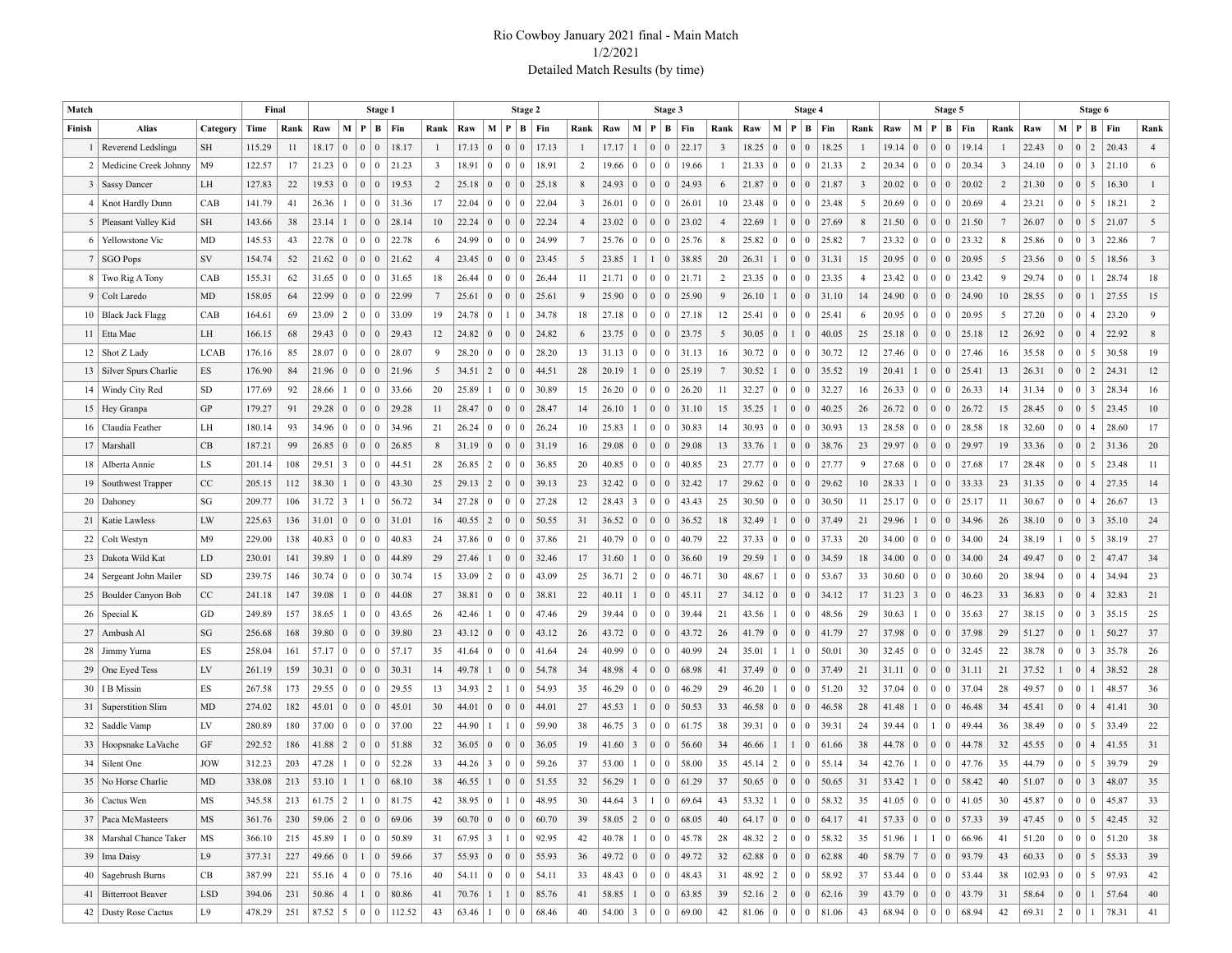| Match  |                    |          | Fina.  |     |         | Stage. |                                                                    |                                                                    |             | Stage 2 |        |                                                                    |         | Stage |                            |                                                                    |  | Stage . |                                                                    |  | Stage: |          |         | Stage 6                                |                                 |      |
|--------|--------------------|----------|--------|-----|---------|--------|--------------------------------------------------------------------|--------------------------------------------------------------------|-------------|---------|--------|--------------------------------------------------------------------|---------|-------|----------------------------|--------------------------------------------------------------------|--|---------|--------------------------------------------------------------------|--|--------|----------|---------|----------------------------------------|---------------------------------|------|
| Finish | Alias              | Category | Time   |     |         |        | $\vert$ Rank $\vert$ Raw $\vert$ M $\vert$ P $\vert$ B $\vert$ Fin | $\vert$ Rank $\vert$ Raw $\vert$ M $\vert$ P $\vert$ B $\vert$ Fin |             |         |        | $\vert$ Rank $\vert$ Raw $\vert$ M $\vert$ P $\vert$ B $\vert$ Fin |         |       |                            | $\vert$ Rank $\vert$ Raw $\vert$ M $\vert$ P $\vert$ B $\vert$ Fin |  |         | $\vert$ Rank $\vert$ Raw $\vert$ M $\vert$ P $\vert$ B $\vert$ Fin |  |        | Rank Raw |         |                                        | $\mid M \mid P \mid B \mid Fin$ | Rank |
|        | 43   Queen Foraday |          | 500.02 | 237 | 48.24 2 |        | 0 0 58.24                                                          | 36                                                                 | 92.04 3 0 0 |         | 107.04 | 43                                                                 | 44.30 1 |       | $1 \mid 0 \mid 59.30 \mid$ | 36                                                                 |  |         |                                                                    |  |        | 37       | $ $ SDQ | $\begin{array}{c c} 0 & 0 \end{array}$ | 150.00                          | 43   |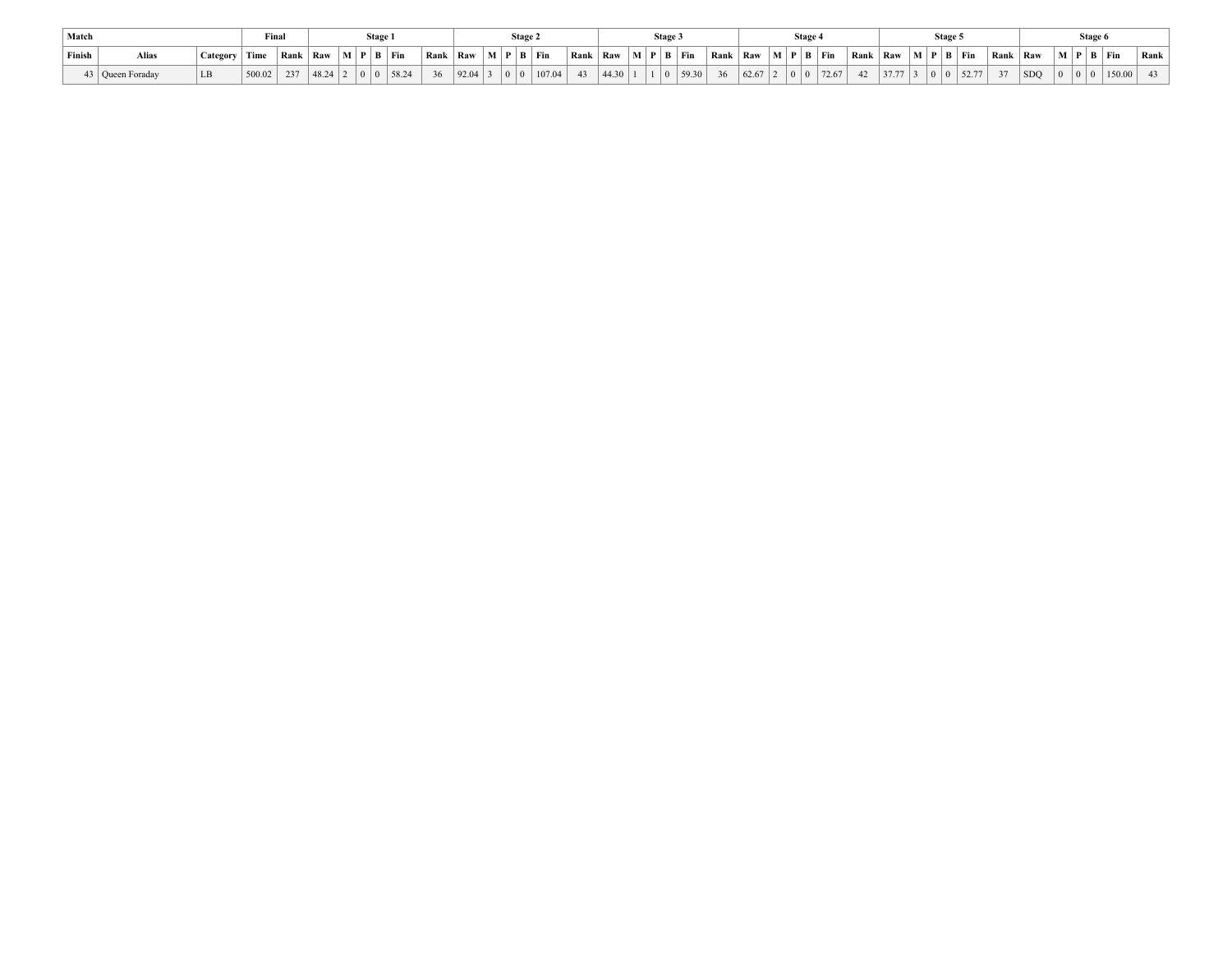### Rio Cowboy January 2021 final - Main Match 1/2/2021 Match Results (category by time)

### 49'er (49+)

| <b>Match</b> |                       |                | Final  |      | Stage 1               |      | Stage 2 |            | Stage 3 |         | Stage 4 |      |       | Stage 5 |       | Stage 6 |
|--------------|-----------------------|----------------|--------|------|-----------------------|------|---------|------------|---------|---------|---------|------|-------|---------|-------|---------|
| Finish       | <b>Alias</b>          | Category       | Time   | Rank | Fin                   | Rank | Fin     | Rank       | Fin     | Rank    | Fin     | Rank | Fin   | Rank    | Fin   | Rank    |
|              | Medicine Creek Johnny | M9             | 122.57 |      | 21.23<br>$2^{\Omega}$ |      | 18.91   | $\sim$     | 19.66   |         | 21.33   | ◠    | 20.34 |         | 21.10 |         |
|              | Colt Westyn           | M <sub>9</sub> | 229.00 | 138  | 40.83                 | 24   | 37.86   | $\gamma$ 1 | 40.79   | ാ<br>∠∠ | 37.33   | 20   | 34.00 | 24      | 38.19 | $\sim$  |

#### Cattle Baron (75+)

| <b>Match</b> |                         |          | Final  |      | Stage 1 |      | Stage 2 |      |       | Stage 3 |       | Stage 4      |       | Stage 5 |       | Stage 6 |
|--------------|-------------------------|----------|--------|------|---------|------|---------|------|-------|---------|-------|--------------|-------|---------|-------|---------|
| Finish       | Alias                   | Category | Time   | Rank | Fin     | Rank | Fin     | Rank | Fin   | Rank    | Fin   | Rank         | Fin   | Rank    | Fin   | Rank    |
|              | Knot Hardly Dunn        | CAB      | 141.79 | 41   | 31.36   |      | 22.04   |      | 26.01 | 10      | 23.48 |              | 20.69 |         | 18.21 |         |
|              | Two Rig A Tony          | CAB      | 155.31 | 62   | 31.65   | 18   | 26.44   | 11   | 21.71 |         | 23.35 |              | 23.42 |         | 28.74 | 18      |
|              | <b>Black Jack Flagg</b> | CAB      | 164.61 | 69   | 33.09   | 19   | 34.78   | 18   | 27.18 | 12      | 25.41 | <sub>b</sub> | 20.95 |         | 23.20 |         |

#### Classic Cowboy

| <b>Match</b> |                    |           | <b>Final</b> |               | <b>Stage 1</b> |               | Stage 2 |      |       | Stage 3   |       | Stage 4        |       | Stage 5 |       | Stage 6       |
|--------------|--------------------|-----------|--------------|---------------|----------------|---------------|---------|------|-------|-----------|-------|----------------|-------|---------|-------|---------------|
| Finish       | Alias              | Category  | Time         | Rank          | Fin            | Rank          | Fin     | Rank | Fin   | Rank      | Fin   | Rank           | Fin   | Rank    | Fin   | Rank          |
|              | Southwest Trapper  | <b>CC</b> | 205.15       | <sup>12</sup> | 43.30          | 25            | 39.13   | 23   | 32.42 | 17        | 29.62 | 10             | 33.33 | 23      | 27.35 |               |
|              | Boulder Canyon Bob | CC        | 1.18<br>241  | 147           | 44.08          | $\mathcal{L}$ | 38.81   | 22   | 45.11 | 27<br>∸ ' | 34.12 | 1 <sub>7</sub> | 46.23 | 33      | 32.83 | $\bigwedge$ 1 |

Cowboy (any age)

| <b>Match</b> |              |                 | <b>Final</b> |      | Stage 1 |      | Stage 2 |      | Stage 3 |                | Stage 4 |                     |       | Stage 5 |       | Stage 6 |
|--------------|--------------|-----------------|--------------|------|---------|------|---------|------|---------|----------------|---------|---------------------|-------|---------|-------|---------|
| Finish       | <b>Alias</b> | <b>Category</b> | <b>Time</b>  | Rank | Fin     | Rank | Fin     | Rank | Fin     | Rank           | Fin     | Rank                | Fin   | Rank    | Fin   | Rank    |
|              | Marshall     | CB              | 187.21       | QQ   | 26.85   |      | 31.19   | 16   | 29.08   | 1 <sub>2</sub> | 38.76   | $\mathcal{L}$<br>ر_ | 29.97 | 1 Q     | 31.36 | 20      |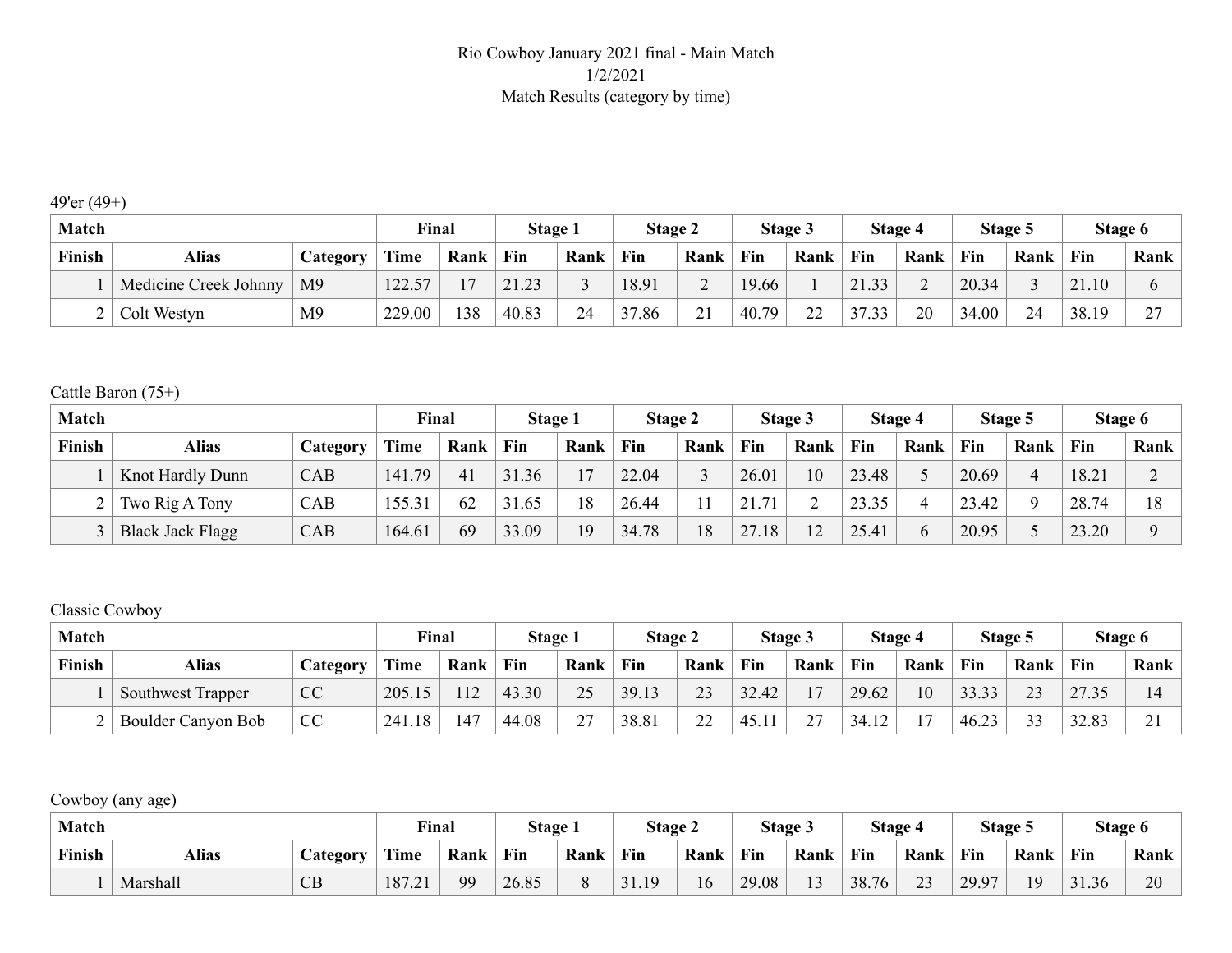| <b>Match</b> |                        |                                   | Final  |            | Stage 1             |      | Stage 2 |               |       | Stage 3 |       | Stage 4       | Stage 5 |      | Stage 6 |      |
|--------------|------------------------|-----------------------------------|--------|------------|---------------------|------|---------|---------------|-------|---------|-------|---------------|---------|------|---------|------|
| Finish       | <b>Alias</b>           | $\mathcal{L}$ ategor $\mathbf{v}$ | Time   | Rank       | Fin                 | Rank | Fin     | Rank          | Fin   | Rank    | Fin   | Rank          | Fin     | Rank | Fin     | Rank |
|              | <b>Sagebrush Burns</b> | CB                                | 387.99 | 221<br>441 | $75^\circ$<br>75.16 | 40   | 54.11   | $\sim$<br>ر ر | 48.43 | 31      | 58.92 | $\sim$ $\sim$ | 53.44   | 38   | 97.93   | 42   |

Duelist

| <b>Match</b> |                   |           | Final       |      | Stage 1 |      | Stage 2 |      |       | Stage 3 |           | Stage 4 |       | Stage 5 |       | Stage 6 |
|--------------|-------------------|-----------|-------------|------|---------|------|---------|------|-------|---------|-----------|---------|-------|---------|-------|---------|
| Finish       | <b>Alias</b>      | Category  | <b>Time</b> | Rank | Fin     | Rank | Fin     | Rank | Fin   | Rank    | Fin       | Rank    | Fin   | Rank    | Fin   | Rank    |
|              | Yellowstone Vic   | <b>MD</b> | 145.53      | 43   | 22.78   | b    | 24.99   |      | 25.76 | 8       | 25.82     |         | 23.32 | 8       | 22.86 |         |
|              | Colt Laredo       | MD        | 158.05      | 64   | 22.99   | −    | 25.61   |      | 25.90 | Q       | .10<br>31 | 14      | 24.90 | 10      | 27.55 | 15      |
|              | Superstition Slim | MD        | 274.02      | 182  | 45.01   | 30   | 44.01   | 27   | 50.53 | 33      | 46.58     | 28      | 46.48 | 34      | 41.41 | 30      |
| 4            | No Horse Charlie  | MD        | 338.08      | 213  | 68.10   | 38   | 51.55   | 32   | 61.29 | 37      | 50.65     | 31      | 58.42 | 40      | 48.07 | 35      |

## El Patron (80+)

| Match  |              |           | Final  |                | Stage 1 |          | Stage 2 |      | Stage 3 |      | <b>Stage 4</b> |      | Stage 5                         |                                | Stage 6 |      |
|--------|--------------|-----------|--------|----------------|---------|----------|---------|------|---------|------|----------------|------|---------------------------------|--------------------------------|---------|------|
| Finish | <b>Alias</b> | Category  | Time   | Rank           | Fin     | Rank     | Fin     | Rank | Fin     | Rank | Fin            | Rank | Fin                             | Rank                           | Fin     | Rank |
|        | Hey Granpa   | <b>GP</b> | 179.27 | Q <sub>1</sub> | 29.28   | 11<br>11 | 28.47   | 14   | 31.10   | 15   | 40.25          | 26   | $\sqrt{2}$<br>26.<br>$\sqrt{2}$ | $\overline{\phantom{0}}$<br>ιJ | 23.45   | 10   |

Elder Statesman (70+)

| <b>Match</b> |                      |                  | Final       |      | <b>Stage 1</b> |                | Stage 2 |      |       | Stage 3 |            | Stage 4 |       | Stage 5 |       | Stage 6 |
|--------------|----------------------|------------------|-------------|------|----------------|----------------|---------|------|-------|---------|------------|---------|-------|---------|-------|---------|
| Finish       | <b>Alias</b>         | <i>C</i> ategory | <b>Time</b> | Rank | Fin            | Rank           | Fin     | Rank | Fin   | Rank    | Fin        | Rank    | Fin   | Rank    | Fin   | Rank    |
|              | Silver Spurs Charlie | ES               | 176.90      | 84   | 21.96          |                | 44.51   | 28   | 25.19 | −       | 35.52      | 19      | 25.41 | 13      | 24.31 | 12      |
|              | Jimmy Yuma           | ES               | 258.04      | 161  | 57.17          | 35             | 41.64   | 24   | 40.99 | 24      | 50.01      | 30      | 32.45 | 22      | 35.78 | 26      |
|              | $3$   I B Missin     | ES               | 267.58      | 73   | 29.55          | 1 <sup>2</sup> | 54.93   | 35   | 46.29 | 29      | 51.<br>.20 | 32      | 37.04 | 28      | 48.57 | 36      |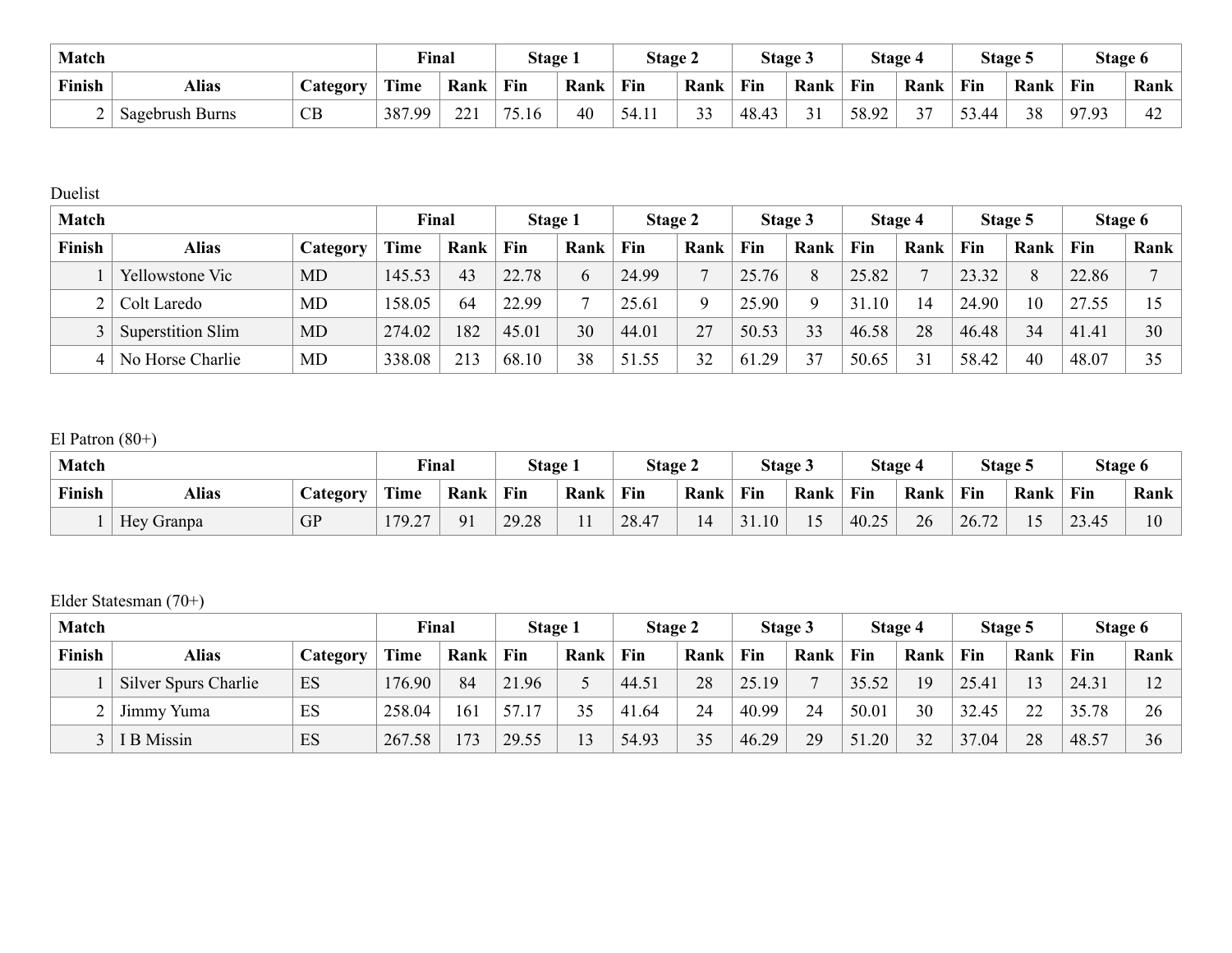Grand Dame (70+)

| <b>Match</b> |              |                       | Final  |      | Stage 1 |      | Stage 2 |      |       | Stage 3 |            | Stage 4 | Stage 5 |      | Stage 6 |                                             |
|--------------|--------------|-----------------------|--------|------|---------|------|---------|------|-------|---------|------------|---------|---------|------|---------|---------------------------------------------|
| Finish       | <b>Alias</b> | $\mathcal{L}$ ategory | Time   | Rank | Fin     | Rank | Fin     | Rank | Fin   | Rank    | <b>Fin</b> | Rank    | Fin     | Rank | Fin     | Rank                                        |
|              | Special K    | GD                    | 249.89 | 157  | 43.65   | 26   | 47.46   | 29   | 39.44 | 21      | 48.56      | 29      | 35.63   | n –  | JJ.IJ   | $\Delta$ $\tau$<br>$\overline{\phantom{a}}$ |

**Gunfighter** 

| <b>Match</b> |                   |                 | <b>Final</b> |                    | Stage 1 |                | <b>Stage 2</b> |      |       | Stage 3 |       | Stage 4 |       | Stage 5      | <b>Stage 6</b> |      |
|--------------|-------------------|-----------------|--------------|--------------------|---------|----------------|----------------|------|-------|---------|-------|---------|-------|--------------|----------------|------|
| Finish       | <b>Alias</b>      | <b>Category</b> | <b>Time</b>  | <b>Fin</b><br>Rank |         | Rank           | Fin            | Rank | Fin   | Rank    | Fin   | Rank    | Fin   | Rank         | Fin            | Rank |
|              | Hoopsnake LaVache | <b>GF</b>       | 292.52       | 186                | 51.88   | $\Omega$<br>32 | 36.05          | 1Q   | 56.60 | 34      | 61.66 | 38      | 44.78 | $\mathbf{A}$ | 141.5.         |      |

Josie Wales

| <b>Match</b> |            |            | <b>Final</b>      |      | <b>Stage 1</b> |                          | <b>Stage 2</b> |           | Stage 3 |      |                                 | Stage 4 |          | Stage 5 | Stage 6 |                                |
|--------------|------------|------------|-------------------|------|----------------|--------------------------|----------------|-----------|---------|------|---------------------------------|---------|----------|---------|---------|--------------------------------|
| Finish       | Alias      | Category   | Time              | Rank | Fin            | Rank                     | Fin            | Rank      | Fin     | Rank | Fin                             | Rank    | Fin      | Rank    | Fin     | Rank                           |
|              | Silent One | <b>JOW</b> | 31223<br>ر ے دے ر | 203  | 52.28          | $\mathbf{\Omega}$<br>ر ر | 59.26          | 27<br>، ر | 58.00   | 35   | 55.1<br>$\overline{14}$<br>JJ.I | 34<br>ັ | 47<br>76 | 25      | 39.79   | 20<br>$\overline{\phantom{0}}$ |

Lady 49'er (49+)

| <b>Match</b> |                          |          | <b>Final</b> |      | Stage 1 |      | Stage 2 |      |       | Stage 3 |       | Stage 4 |            | Stage 5 | Stage 6 |              |
|--------------|--------------------------|----------|--------------|------|---------|------|---------|------|-------|---------|-------|---------|------------|---------|---------|--------------|
| Finish       | <b>Alias</b>             | Category | Time         | Rank | Fin     | Rank | Fin     | Rank | Fin   | Rank    | Fin   | Rank    | Fin        | Rank    | Fin     | Rank         |
|              | Ima Daisy                | L9       | 377.31       | 227  | 59.66   | 37   | 55.93   | 36   | 49.72 | 32      | 62.88 | 40      | 93.<br>.79 | 43      | 55.33   | 39           |
|              | <b>Dusty Rose Cactus</b> | L9       | 478.29       | 251  | 12.52   | 43   | 68.46   | 40   | 69.00 | 42      | 81.06 | 43      | 68.94      | 42      | 78.31   | $\mathbf{4}$ |

Lady B-Western

| <b>Match</b> |               |          | <b>Final</b> |      | Stage 1 |      | <b>Stage 2</b> |      | Stage 3 |      |       | Stage 4 |                                         | Stage 5       | Stage 6 |                |
|--------------|---------------|----------|--------------|------|---------|------|----------------|------|---------|------|-------|---------|-----------------------------------------|---------------|---------|----------------|
| Finish       | Alias         | Jategory | <b>Time</b>  | Rank | Fin     | Rank | Fin            | Rank | Fin     | Rank | Fin   | Rank    | <b>Fin</b>                              | Rank          | Fin     | Rank           |
|              | Queen Foraday | LB       | 500.02       | 237  | 58.24   | 36   | 107.04         | 43   | 59.30   | 36   | 72.67 | 42      | - ^<br>$\overline{\phantom{m}}$<br>22.1 | $\sim$ $\sim$ | 150.00  | 4 <sup>2</sup> |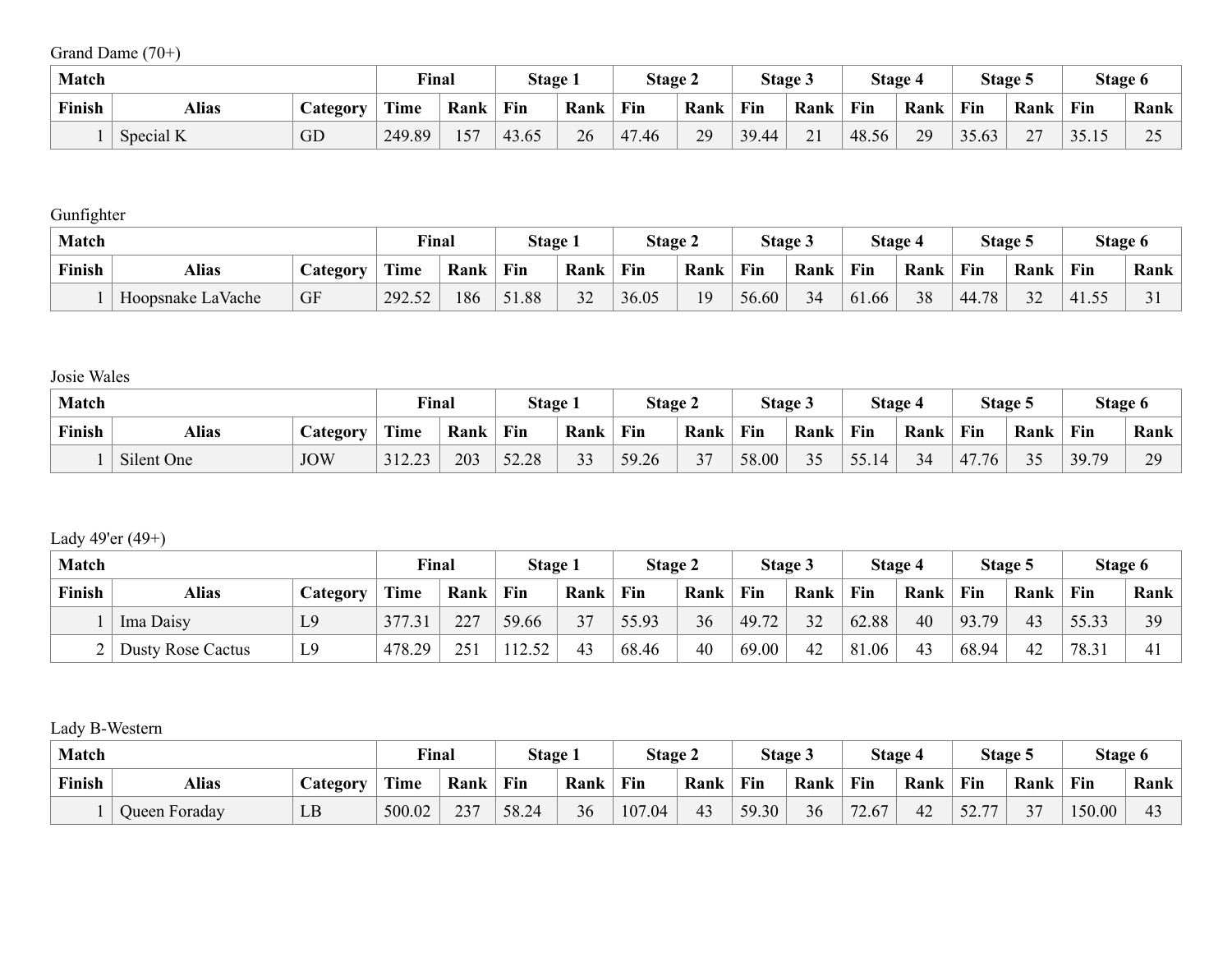Lady Cattle Baroness (75+)

| <b>Match</b>  |             |                       | <b>Final</b> |      | Stage 1 |      | <b>Stage 2</b> |        |       | <b>Stage 3</b> |       | Stage 4                          | Stage 5 |      | Stage 6 |      |
|---------------|-------------|-----------------------|--------------|------|---------|------|----------------|--------|-------|----------------|-------|----------------------------------|---------|------|---------|------|
| <b>Finish</b> | Alias       | $\mathcal{L}$ ategory | Time         | Rank | Fin     | Rank | Fin            | Rank   | Fin   | Rank           | Fin   | Rank                             | Fin     | Rank | Fin     | Rank |
|               | Shot Z Lady | LCAB                  | 176.16       | 85   | 28.07   |      | 28.20          | $\sim$ | 31.13 | 16             | 30.72 | 1 <sub>0</sub><br>$\overline{ }$ | 27.46   | 16   | 30.58   | 1 Q  |

Lady Duelist

| <b>Match</b>  |                 |                 | <b>Final</b> |      | <b>Stage 1</b> |      | <b>Stage 2</b> |       | Stage 3 |      | <b>Stage 4</b> |      |       | Stage 5 | Stage 6                     |                  |
|---------------|-----------------|-----------------|--------------|------|----------------|------|----------------|-------|---------|------|----------------|------|-------|---------|-----------------------------|------------------|
| <b>Finish</b> | Alias           | <i>_ategory</i> | Time         | Rank | Fin            | Rank | Fin            | Rank  | Fin     | Rank | Fin            | Rank | Fin   | Rank    | Fin                         | Rank             |
|               | Dakota Wild Kat | LD              | 230.01       | 141  | 44.89          | 29   | 32.46          | $1 -$ | 36.60   | 19   | 34.59          | 18   | 34.00 | 24      | $\overline{1}$<br>1.47<br>4 | $\sim$ $\lambda$ |

Lady Senior (60+)

| <b>Match</b>  |               |                 | <b>Final</b> |      | <b>Stage 1</b> |      | Stage 2 |      | <b>Stage 3</b> |                         | Stage 4          |      | Stage 5             |                | Stage 6 |      |
|---------------|---------------|-----------------|--------------|------|----------------|------|---------|------|----------------|-------------------------|------------------|------|---------------------|----------------|---------|------|
| <b>Finish</b> | Alias         | <i>_ategory</i> | Time         | Rank | Fin            | Rank | Fin     | Rank | Fin            | Rank                    | Fin              | Rank | Fin                 | Rank           | Fin     | Rank |
|               | Alberta Annie | ്ധ              | 201<br>.14   | 108  | 44.51          | 28   | 36.85   | 20   | 40.85          | $\mathbf{\Omega}$<br>ر∠ | 2777<br><u>.</u> |      | $\sim$<br>.68<br>∸. | $\blacksquare$ | 23.48   |      |

## Lady Senior Duelist

| <b>Match</b> |                          |                 | <b>Final</b> |      | <b>Stage 1</b> |      | <b>Stage 2</b> |      |            | Stage 3 |       | Stage 4 |           | Stage 5 | Stage 6 |      |
|--------------|--------------------------|-----------------|--------------|------|----------------|------|----------------|------|------------|---------|-------|---------|-----------|---------|---------|------|
| Finish       | Alias                    | <i>_ategory</i> | Time         | Rank | Fin            | Rank | Fin            | Rank | <b>Fin</b> | Rank    | Fin   | Rank    | Fin       | Rank    | Fin     | Rank |
|              | <b>Bitterroot Beaver</b> | LSD             | 394.06       | 231  | 80.86          | 41   | 85.76          | 41   | 63.85      | 39      | 62.16 | 39      | 79<br>43. |         | 57.64   | 40   |

Lady Shootist

| <b>Match</b>  |                     |                        | Final       |      | Stage 1 |      | Stage 2 |      |       | Stage 3 |       | <b>Stage 4</b> |       | Stage 5 |       | Stage 6 |
|---------------|---------------------|------------------------|-------------|------|---------|------|---------|------|-------|---------|-------|----------------|-------|---------|-------|---------|
| <b>Finish</b> | Alias               | <b><i>Category</i></b> | <b>Time</b> | Rank | Fin     | Rank | Fin     | Rank | Fin   | Rank    | Fin   | Rank           | Fin   | Rank    | Fin   | Rank    |
|               | <b>Sassy Dancer</b> | LH                     | 127.83      | 22   | 19.53   |      | 25.18   | 8    | 24.93 | h       | 21.87 |                | 20.02 |         | 16.30 |         |
|               | Etta Mae            | LH                     | 166.15      | 68   | 29.43   |      | 24.82   | 6    | 23.75 |         | 40.05 | つく             | 25.18 | 12      | 22.92 |         |
|               | Claudia Feather     | LH                     | 180.14      | 93   | 34.96   | 21   | 26.24   | 10   | 30.83 | 14      | 30.93 | 13             | 28.58 | 18      | 28.60 | 17      |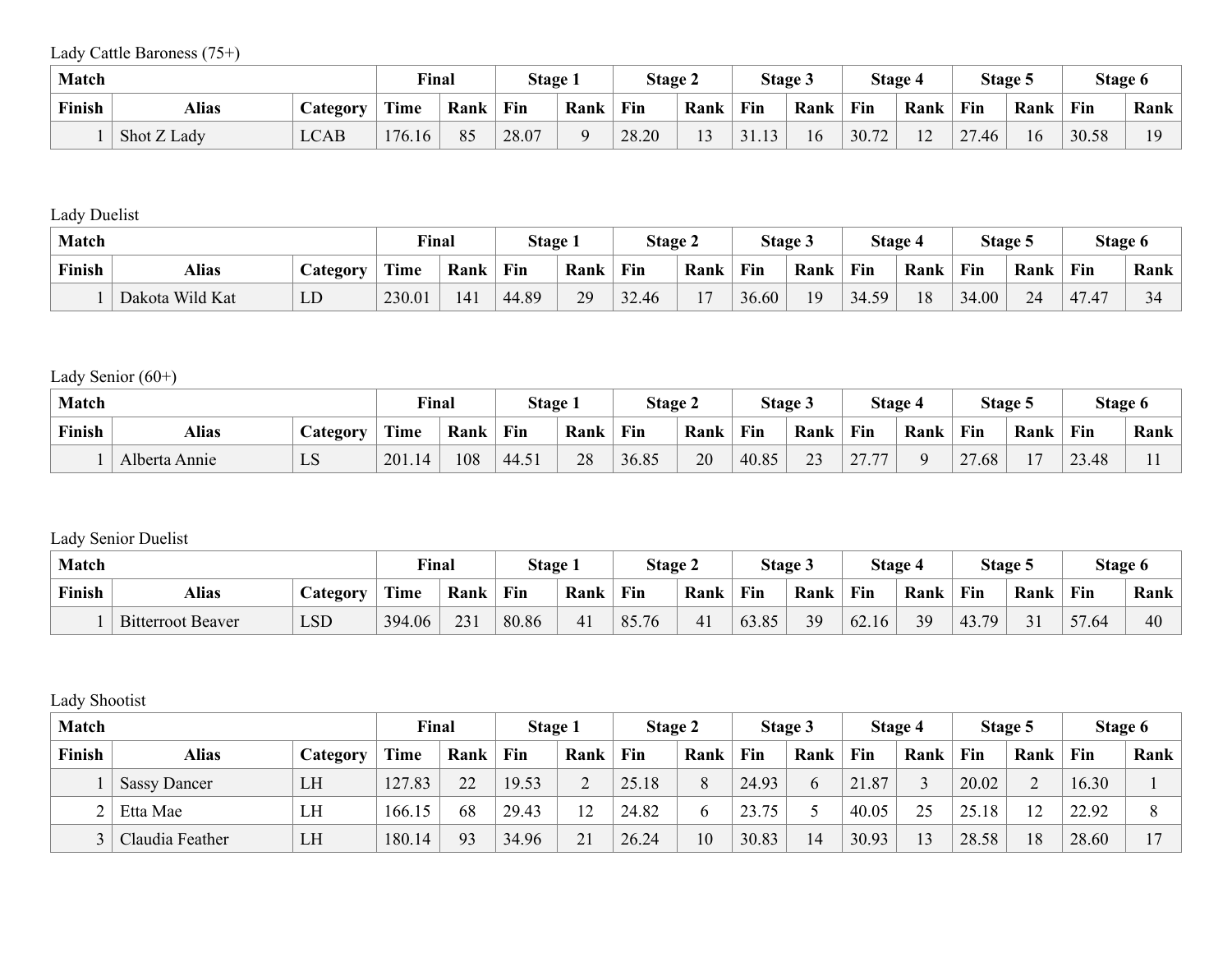Lady Silver Senior (65+)

| <b>Match</b> |               |                                    | <b>Final</b> |      | Stage 1 |         | Stage 2 |      | <b>Stage 3</b> |      | Stage 4 |      | Stage 5 |                   | Stage 6 |              |
|--------------|---------------|------------------------------------|--------------|------|---------|---------|---------|------|----------------|------|---------|------|---------|-------------------|---------|--------------|
| Finish       | Alias         | $\mathcal{L}$ ategory              | Time         | Rank | Fin     | Rank    | Fin     | Rank | Fin            | Rank | Fin     | Rank | Fin     | Rank              | Fin     | Rank         |
|              | One Eyed Tess | $\overline{I}$ $\overline{V}$<br>ப | 261.19       | 159  | 30.31   | 14      | 54.78   | 34   | 68.98          | 41   | 37.49   | 21   | 31.11   | $\mathbf{\Omega}$ | 38.52   | 28           |
|              | Saddle Vamp   | LV                                 | 280.89       | 180  | 37.00   | ററ<br>∸ | 59.90   | 38   | -75<br>61.7    | 38   | 39.31   | 24   | 49.44   | 36                | 33.49   | $\sim$<br>∠∠ |

Lady Wrangler (36+)

| <b>Match</b>  |               |                  | <b>Final</b> |      | Stage 1 |      | <b>Stage 2</b> |      | Stage 3 |      | <b>Stage 4</b> |                  | Stage 5 |      | Stage 6 |                                       |
|---------------|---------------|------------------|--------------|------|---------|------|----------------|------|---------|------|----------------|------------------|---------|------|---------|---------------------------------------|
| <b>Finish</b> | <b>Alias</b>  | <i>c</i> ategory | Time         | Rank | Fin     | Rank | Fin            | Rank | Fin     | Rank | Fin            | Rank             | Fin     | Rank | Fin     | Rank                                  |
|               | Katie Lawless | LW               | 225.63       | 36   | 31.01   | 16   | 50.55          | 31   | 36.52   | 18   | 37.49          | 21<br><u>∠ i</u> | 34.96   | 26   | 35.10   | $\bigcap$ $\bigcap$<br>2 <sup>4</sup> |

Men Shootist

| <b>Match</b> |                     |                        | Final       |      | Stage 1 |      | <b>Stage 2</b> |      | <b>Stage 3</b> |      | <b>Stage 4</b> |      | Stage 5 |      | Stage 6 |      |
|--------------|---------------------|------------------------|-------------|------|---------|------|----------------|------|----------------|------|----------------|------|---------|------|---------|------|
| Finish       | Alias               | <i><b>Lategory</b></i> | <b>Time</b> | Rank | Fin     | Rank | Fin            | Rank | Fin            | Rank | Fin            | Rank | Fin     | Rank | Fin     | Rank |
|              | Reverend Ledslinga  | <b>SH</b>              | 115.29      |      | 18.17   |      |                |      | (22.17)        |      | 18.25          |      | 19.14   |      | 20.43   |      |
|              | Pleasant Valley Kid | <b>SH</b>              | 143.66      | 38   | 28.14   | 10   | 22.24          |      | 23.02          |      | 27.69          |      | 21.50   |      | 21.07   |      |

Senior (60+)

| <b>Match</b> |                      | Final     |             | Stage 1 |       | Stage 2 |       | Stage 3 |       | <b>Stage 4</b> |       | Stage 5                |           | Stage 6 |       |      |
|--------------|----------------------|-----------|-------------|---------|-------|---------|-------|---------|-------|----------------|-------|------------------------|-----------|---------|-------|------|
| Finish       | <b>Alias</b>         | Category  | <b>Time</b> | Rank    | Fin   | Rank    | Fin   | Rank    | Fin   | Rank           | Fin   | Rank                   | Fin       | Rank    | Fin   | Rank |
|              | Cactus Wen           | <b>MS</b> | 345.58      | 213     | 81.75 | 42      | 48.95 | 30      | 69.64 | 43             | 58.32 | 35                     | 41.05     | 30      | 45.87 | 33   |
|              | Paca McMasteers      | MS        | .76<br>361. | 230     | 69.06 | 39      | 60.70 | 39      | 68.05 | 40             | 64.17 | $\mathcal{L}^{\prime}$ | 57<br>.33 | 39      | 42.45 | 22   |
|              | Marshal Chance Taker | <b>MS</b> | 366.10      | 215     | 50.89 | 31      | 92.95 | 42      | 45.78 | 28             | 58.32 | 35                     | 66.96     |         | 51.20 | 38   |